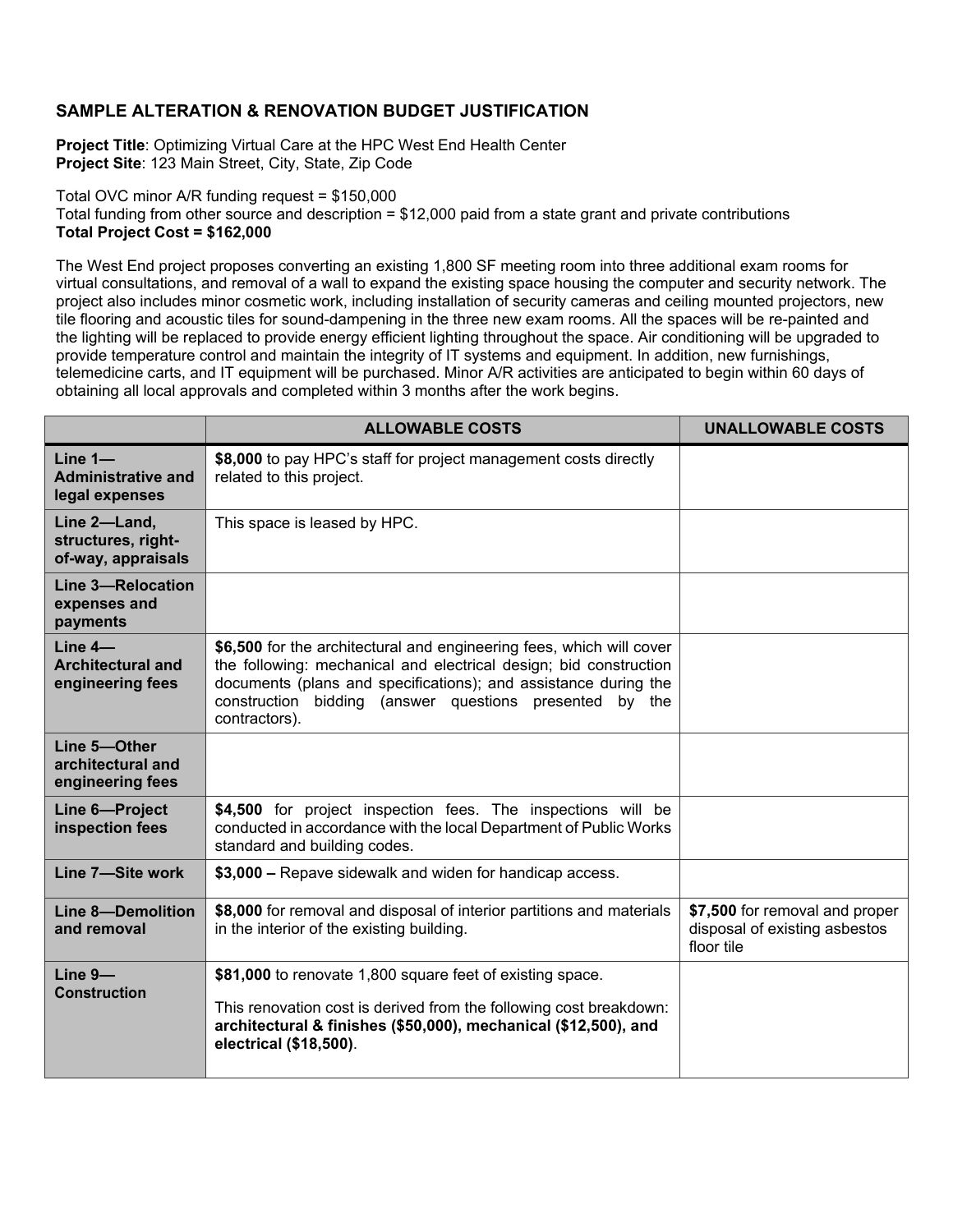|                                         | <b>ALLOWABLE COSTS</b>                                                                                                                                                                                                                                                                                                                                                                                                                                                                                                                                                                                                                                                                                                                                                                                                                                                                                                                                                                                                                                                                                                                                                                                                                                                                                                                            | <b>UNALLOWABLE COSTS</b>                                       |
|-----------------------------------------|---------------------------------------------------------------------------------------------------------------------------------------------------------------------------------------------------------------------------------------------------------------------------------------------------------------------------------------------------------------------------------------------------------------------------------------------------------------------------------------------------------------------------------------------------------------------------------------------------------------------------------------------------------------------------------------------------------------------------------------------------------------------------------------------------------------------------------------------------------------------------------------------------------------------------------------------------------------------------------------------------------------------------------------------------------------------------------------------------------------------------------------------------------------------------------------------------------------------------------------------------------------------------------------------------------------------------------------------------|----------------------------------------------------------------|
|                                         | The architectural & finishes cost of \$50,000 includes the<br>following:<br>Convert large meeting room into three exam rooms approx. 200 SF<br>each. Cabinets and casework, door replacement, four windows,<br>floor replacement and finishes. (\$37,000)<br>Fiber Optics and cabling inside walls (\$3,000)<br>Installation of acoustic ceiling and wall panels installation 800 SF<br>(\$1,500)<br>Installation of 3 Omni-directional Wifi signal boosters (\$2,500)<br>Repainting throughout 1800 SF space and lighting fixtures<br>upgraded in exam rooms, network room, reception and nurse<br>station. (\$6,000)<br>The mechanical cost of \$12,500 includes:<br>Installation of 4 air conditioning units, one for each space (\$12,500)<br>The electrical cost of \$18,500 includes the following: lighting<br>system (PVC conduit, EMT conduit, lighting fixtures and wiring,<br>light switches and lighting control, wall outlets and wiring);<br>communication system (PVC conduit, EMT, computer data<br>networking system (outlet, conduit & CAT 5E cabling), telephone<br>outlet, CA TV outlet, PA intercom system (conduit and wiring),<br>security alarm conduit system (installation of 6 1080p HD<br>surveillance cameras); and fire sprinkler system (fire alarm cable,<br>fire alarm heat detector, fire alarm control panel). |                                                                |
| <b>Line 10-</b><br><b>Equipment</b>     | \$40,000 for loose, movable equipment items, including<br>telemedicine IT items.<br>See itemized equipment list for additional information.                                                                                                                                                                                                                                                                                                                                                                                                                                                                                                                                                                                                                                                                                                                                                                                                                                                                                                                                                                                                                                                                                                                                                                                                       |                                                                |
| <b>Line 11-</b><br><b>Miscellaneous</b> |                                                                                                                                                                                                                                                                                                                                                                                                                                                                                                                                                                                                                                                                                                                                                                                                                                                                                                                                                                                                                                                                                                                                                                                                                                                                                                                                                   | \$1,500 for artwork for the<br>waiting room and exam<br>rooms. |
| <b>Line 12-</b><br><b>SUBTOTAL</b>      | \$151,000                                                                                                                                                                                                                                                                                                                                                                                                                                                                                                                                                                                                                                                                                                                                                                                                                                                                                                                                                                                                                                                                                                                                                                                                                                                                                                                                         |                                                                |
| <b>Line 13-</b><br><b>Contingencies</b> | \$2,000, which is less than 5% of lines 7, 8, and 9.                                                                                                                                                                                                                                                                                                                                                                                                                                                                                                                                                                                                                                                                                                                                                                                                                                                                                                                                                                                                                                                                                                                                                                                                                                                                                              |                                                                |
| <b>Line 14-</b><br><b>SUBTOTAL</b>      | \$153,000                                                                                                                                                                                                                                                                                                                                                                                                                                                                                                                                                                                                                                                                                                                                                                                                                                                                                                                                                                                                                                                                                                                                                                                                                                                                                                                                         | \$9,000                                                        |
| Line 15-TOTAL<br><b>PROJECT COSTS</b>   | \$162,000                                                                                                                                                                                                                                                                                                                                                                                                                                                                                                                                                                                                                                                                                                                                                                                                                                                                                                                                                                                                                                                                                                                                                                                                                                                                                                                                         |                                                                |
| Line 16-OVC one-<br>time funds          | \$150,000                                                                                                                                                                                                                                                                                                                                                                                                                                                                                                                                                                                                                                                                                                                                                                                                                                                                                                                                                                                                                                                                                                                                                                                                                                                                                                                                         |                                                                |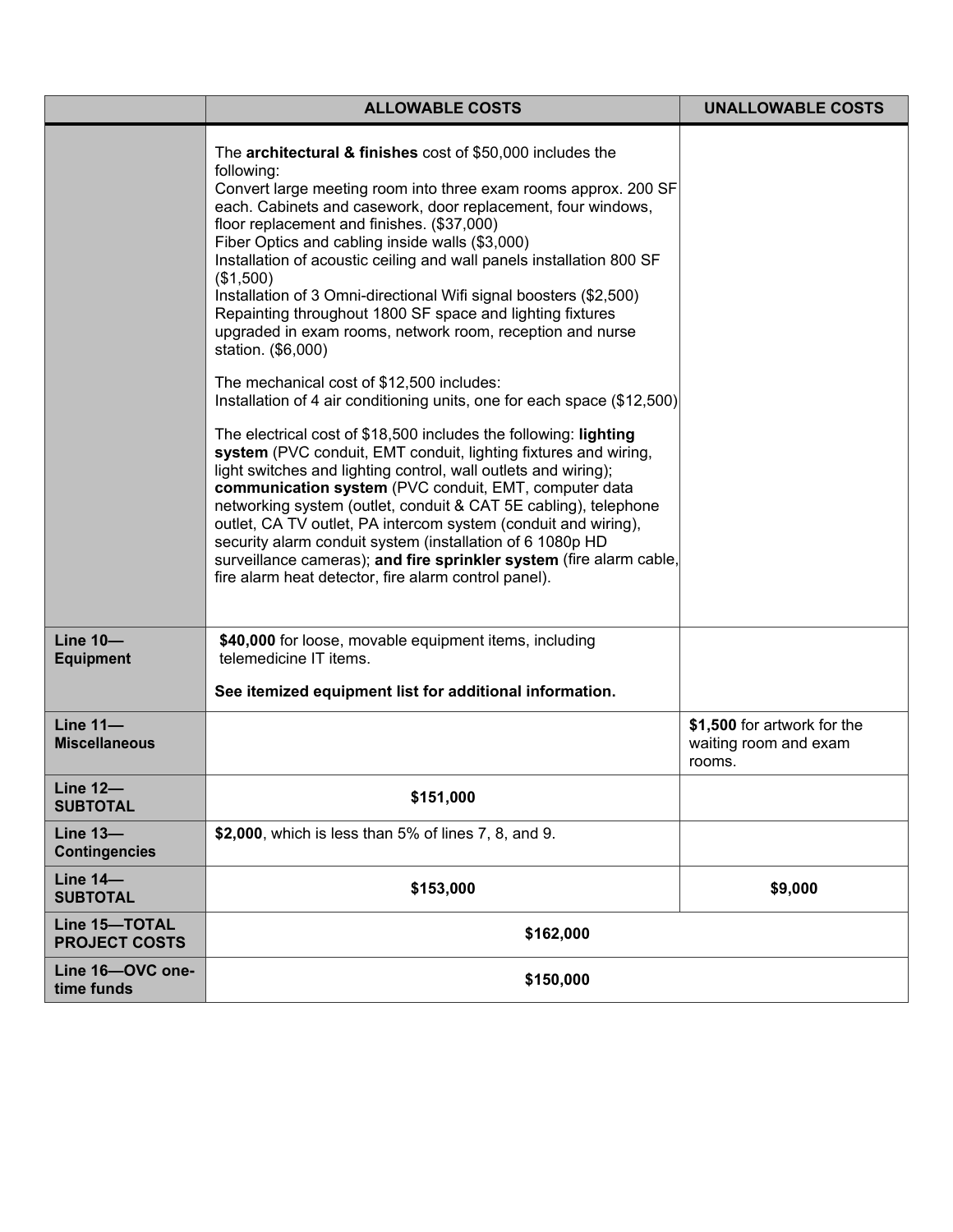The following chart lists sample allowable and unallowable costs for a proposed minor A/R project.1 To be eligible for funding, the total federal and non-federal cost of the minor A/R project must be less than \$500,000, excluding the cost of moveable equipment.

| <b>COST</b><br><b>CATEGORIES</b>        | <b>ALLOWABLE</b>                                                                                                                                                                                                                                                                                                                                                                                                                                                                                                                                                                                                                                                                                                                                                                | <b>UNALLOWABLE</b>                                                                                                                                                                                                                                                                                                                                                                   |
|-----------------------------------------|---------------------------------------------------------------------------------------------------------------------------------------------------------------------------------------------------------------------------------------------------------------------------------------------------------------------------------------------------------------------------------------------------------------------------------------------------------------------------------------------------------------------------------------------------------------------------------------------------------------------------------------------------------------------------------------------------------------------------------------------------------------------------------|--------------------------------------------------------------------------------------------------------------------------------------------------------------------------------------------------------------------------------------------------------------------------------------------------------------------------------------------------------------------------------------|
| Administrative<br>and legal<br>expenses | Salary and consultant fees that are directly<br>$\bullet$<br>related to the administration of the technical<br>aspects of the proposed project.<br>Administrative and legal expenses should<br>be less than 10% of total project costs.<br>Costs associated with the evaluation of the<br>$\bullet$<br>environmental and historic preservation<br>effects of the proposed project, obtaining<br>public input, producing the necessary<br>studies, analysis, and resultant reports, as<br>well as compliance with environmental<br>and historic preservation laws<br><b>Bid advertising</b><br>$\bullet$                                                                                                                                                                         | Costs of groundbreaking and<br>$\bullet$<br>dedication ceremonies and items<br>such as plaques<br>Costs related to other sources of<br>project financing<br>Costs for preparing grant<br>$\bullet$<br>applications                                                                                                                                                                   |
| Relocation                              | Costs to move and store furnishings<br>$\bullet$<br>temporarily during renovations                                                                                                                                                                                                                                                                                                                                                                                                                                                                                                                                                                                                                                                                                              | The cost of moving furnishings<br>back into the renovated areas                                                                                                                                                                                                                                                                                                                      |
| Architectural and<br>engineering fees   | Fees associated with architectural and<br>$\bullet$<br>engineering professional services including,<br>but not limited to, preparation of bid<br>documents and inspections<br>Associated expenses for preparation of<br>$\bullet$<br>specifications and reproduction of design<br>documents<br>Costs incurred no more than 90 days<br>before award for architect's fees and<br>consultant's fees necessary to the planning<br>and design of the project, if the project is<br>approved and funded and the costs comply<br>with federal procurement requirements<br>(when applicable)<br>Sustainable design services, such as<br>$\bullet$<br>LEED, including commissioning<br>Costs associated with the preparation of<br>the Environmental Assessment and SHPO<br>consultation | Architectural and engineering fees for<br>work that is not within the scope of<br>the approved project<br>Elaborate or extravagant designs or<br>projects that are above the known<br>local costs for comparable buildings<br>Costs of abandoned designs (i.e.,<br>costs associated with a design that<br>will not be used)<br>Costs for work not directly related to<br>the project |
| Project inspection<br>fees              | Clerk-of-the-works, inspection fees,<br>$\bullet$<br>structural certification, etc., to be provided<br>by architectural engineering firm or<br>applicant's staff                                                                                                                                                                                                                                                                                                                                                                                                                                                                                                                                                                                                                | Fees not directly related to the<br>project                                                                                                                                                                                                                                                                                                                                          |

<sup>1</sup> Refer to the cost principles embedded in 45 CFR part 75 at<http://www.ecfr.gov/cgi-bin/text-idx?node=pt45.1.75> for details on allowable costs.